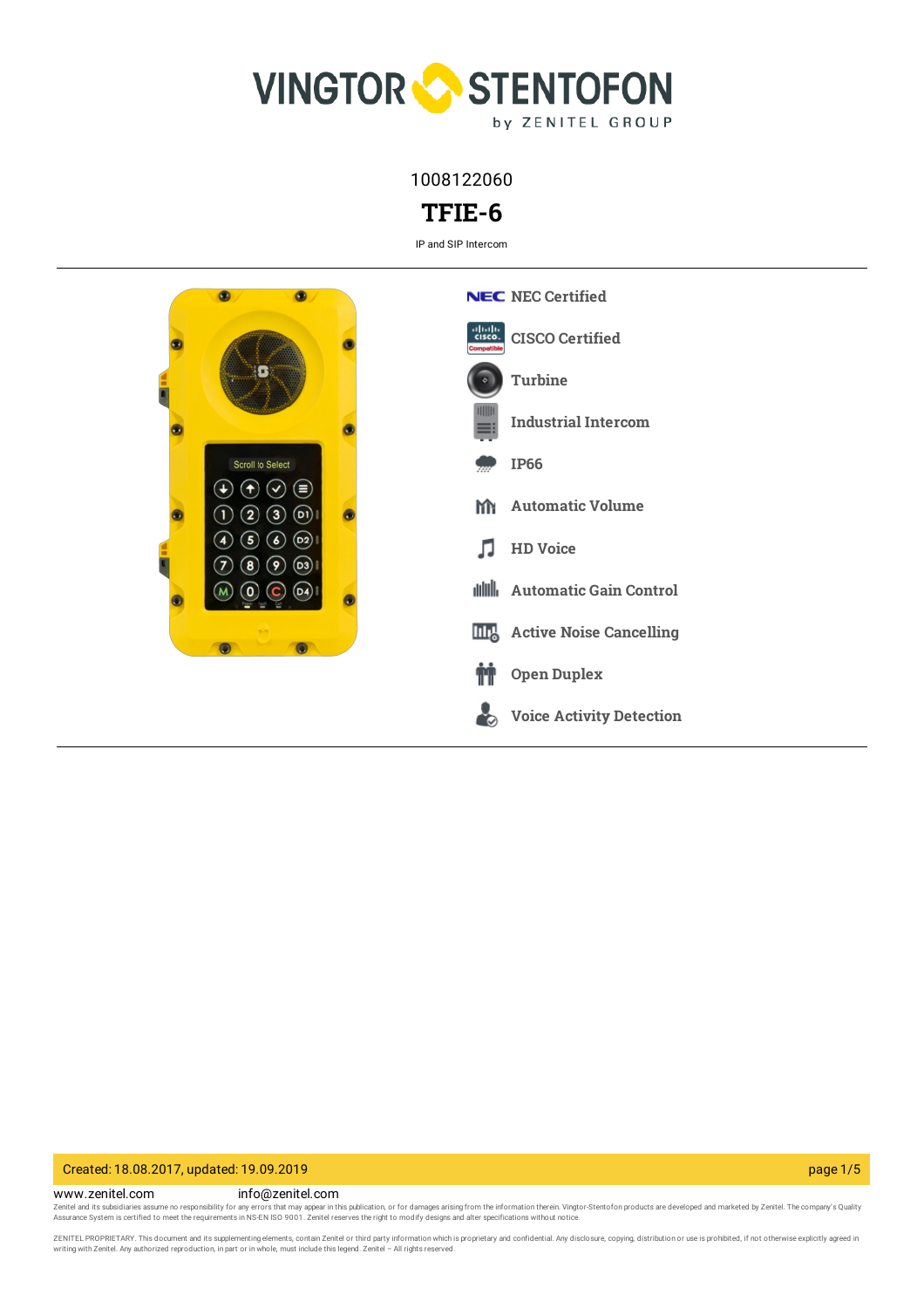### **DESCRIPTION**

- CCoIP/VoIP intercom for industrial environments
- Dual Ethernet connectivity for redundant networks
- PoE powered
- Auxiliary DC power for redundancy
- DIP functionality for use with AlphaCom audio servers
- SIP/VoIP functionality for use with 3rd-party systems
- Dual relay outputs
- 6 configurable I/Os
- Dust- and water-protected to IP 66
- Accessories include Handheld PTT, Headset with ON/OFF and PTT and Handset with PTT
- Monitoring and self-diagnostics of critical functionality
- Visible status indicators on front panel
- PMOLED display with scrolling unit for calling to unlimited number of places

The TFIE-6 IP industrial intercom station is a rugged device, designed for harsh environments and meets industrial and offshore requirements. The plastic housing is designed to withstand most chemical and environmental hazards found onshore or offshore. The TFIE-6 features a full keypad with four programmable buttons, keys for manual override (PTT) and Cancel, plus display with scrolling unit. The intercom station is fully digital and offers crystal clear audio with high output through a 10 W internal amplifier and 78 mm speaker, offering up to 100dB SPL.

Active Noise Reduction and Acoustic Echo Cancelling allows for hands-free two-way communication with superior audio quality. Intercom status indicators display the status of the system and are compatible with AlphaCom and Exigo systems as well as SIP functionality for use with 3rd party systems.

See also: additional documentation on [wiki.zenitel.com](https://wiki.zenitel.com/wiki/TFIE-6)

## **SPECIFICATIONS**

#### **AUDIO**

| Noise cancelling - suppression of musical noise          | <b>YES</b>                                                                  |
|----------------------------------------------------------|-----------------------------------------------------------------------------|
| Noise cancelling - suppression of static noise           | <b>YES</b>                                                                  |
| Noise cancelling - suppression of rapidly changing noise | <b>YES</b>                                                                  |
| Codecs                                                   | G.711, G.722, G.729                                                         |
| Frequency range, G.722 Codec                             | 200 Hz - 7000 Hz                                                            |
| Audio technology                                         | Modes: Full open duplex, switched open duplex                               |
|                                                          | Adaptive jitter filter                                                      |
|                                                          | Local tone generator                                                        |
|                                                          | Audio mixing - 3 channels                                                   |
|                                                          | Sound level detection (scream alarm)                                        |
|                                                          | Automatic gain control (microphone)                                         |
|                                                          | Automatic volume adjustment                                                 |
| Internal speaker amplifier                               | 10 W class D                                                                |
| Automatic Volume Control (AVC)                           | Undistorted and clear audio                                                 |
| Acoustic Echo Cancellation (AEC)                         | Prevents audio feedback even at high volumes (95dB)                         |
| 10W Speaker                                              | Matches 10W amp for distortion-free broadcast level sound                   |
| <b>MECHANICAL</b>                                        |                                                                             |
| Dimensions                                               | 345 x 178 x 101 mm                                                          |
| Weight                                                   | 1.9 <sub>kg</sub>                                                           |
| Mounting                                                 | On-wall box (included)                                                      |
| Color                                                    | Yellow + Black                                                              |
| <b>ORDER NUMBER</b>                                      | ORDER NUMBER DESCRIPTION                                                    |
| 1008122010                                               | TFIE-1 Full keypad with 1 programmable key                                  |
| 1008122020                                               | TFIE-2 6 labelled programmable keys                                         |
| 1008122060                                               | TFIE-6 Full keypad with display and scrolling unit                          |
| <b>ACCESSORIES</b>                                       |                                                                             |
| 1023594100                                               | EGA-1 Button protection (10x) for TFIE/TFIX/EAPII/EAPFX                     |
| 1023533312                                               | EMMAI-2H Handheld Industrial Microphone, Compact, Waterproof for EAPII/TFIE |
| 1008140100                                               | TA-10 Connection board with relays for TFIE/EAPII                           |
| 1008140225                                               | TA-22b 10m cable and plugbox w/PTT for Industrial headset (for TFIE)        |

## Created: 18.08.2017, updated: 19.09.2019 page 2/5

### www.zenitel.com info@zenitel.com

Zenitel and its subsidiaries assume no responsibility for any errors that may appear in this publication, or for damages arising from the information therein. Vingtor-Stentofon products are developed and marketed by Zenite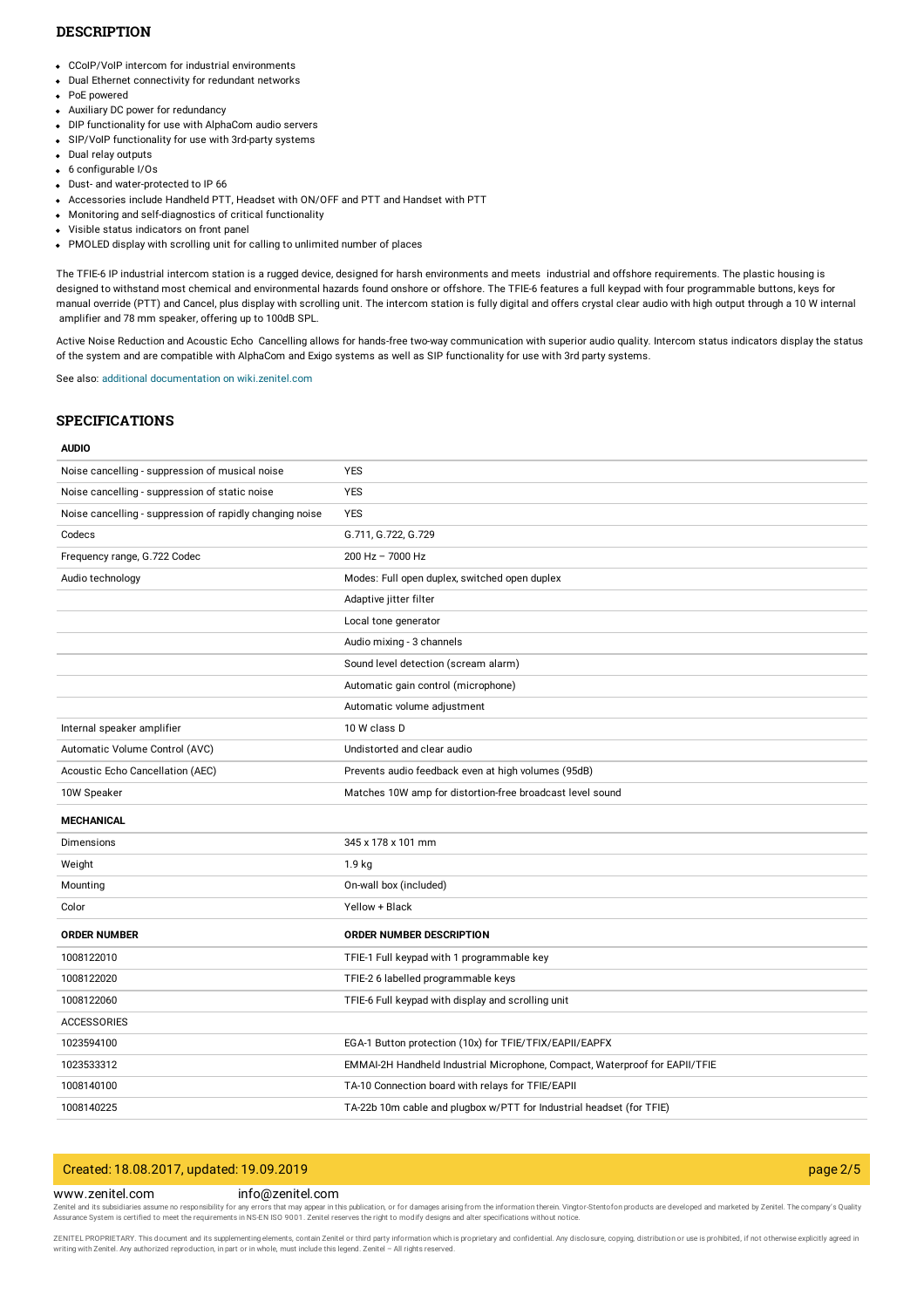| <b>ORDER NUMBER</b>            | <b>ORDER NUMBER DESCRIPTION</b>                                                                                                          |
|--------------------------------|------------------------------------------------------------------------------------------------------------------------------------------|
| 1008140230                     | TA-23 Industrial/Marine Handset w/PTT (for TFIE)                                                                                         |
| 1008140250                     | TA-25 Set of replacement screws (M6) for TFIE/TFIX/EAPII/EAPFX                                                                           |
| 1008140260                     | TA-26 Set of cable glands for TFIE/EAPII                                                                                                 |
| <b>AK5850HS</b>                | A-Kabel TwinCom Headband Headset ATEX                                                                                                    |
| <b>ENVIRONMENTAL</b>           |                                                                                                                                          |
| Operating temperature          | -40°C to +70°C (-40°F to +158°F)                                                                                                         |
| Storage temperature            | -40°C to +70°C (-40°F to +158°F)                                                                                                         |
| Operating humidity             | 10% to 95% RH (non-condensing)                                                                                                           |
| Storage humidity               | 10% to 95% RH (non-condensing)                                                                                                           |
| Air pressure                   | 600 hPa to 1200 hPa                                                                                                                      |
| IP-rating                      | IP-66 tested acording to IEC/EN 60529                                                                                                    |
| <b>ELECTRICAL</b>              |                                                                                                                                          |
| Ethernet connector             | 2 x RJ45                                                                                                                                 |
| Power options                  | PoE or external power supply                                                                                                             |
| PoE (Power over Ethernet)      | IEEE 802.3af standard, Class 0 (0.44W to 12.95 W)                                                                                        |
| Auxiliary DC power             | 24 VDC nom (16 to 48 VDC)                                                                                                                |
| Power consumption              | 2 W (idle) to 12,9 W (max)                                                                                                               |
| Built-in switch                | Managed, DHCP, Firewall                                                                                                                  |
| Compatibility                  | SIP, AlphaCom™, Pulse™, G.711, G.722, G.729, HD Voice                                                                                    |
| Handheld Microphone            | Microphone (bal), PTT                                                                                                                    |
| Handset                        | Microphone (bal), Speaker (bal), + PTT                                                                                                   |
| Headset                        | Microphone (bal), Speaker (bal) + PTT                                                                                                    |
| Digital inputs/outputs         | 6 (configurable input/output/LED-driving)                                                                                                |
| Relay outputs                  | 2 (250VAC/200VDC, 2A, 60W, 10^8 operations)                                                                                              |
| Audio                          | Line-in, Line-out                                                                                                                        |
| Aux power                      | 1 (tool-free terminals)                                                                                                                  |
| Display technology             | PMOLED                                                                                                                                   |
| Display contrast               | 20000:1                                                                                                                                  |
| Viewing angle                  | 160 deg                                                                                                                                  |
| Display brightness             | 120 cd/m2                                                                                                                                |
| Display lifetime               | 100 000 hours (11.5 years)                                                                                                               |
| NETWORKING AND PROTOCOLS       |                                                                                                                                          |
| Ethernet                       | 10BASE-TX, 100BASE-TX, Auto negotiation, Auto MDIX                                                                                       |
| Protocols                      | IPv4 (with DiffServ), SIP, TCP, UDP, HTTPS, TFTP, RTP, DHCP, SNMP, Vingtor-Stentofon CCoIP®, NTP                                         |
| LAN protocols                  | Power over Ethernet (IEEE 802.3 a-f) Network Access Control (IEEE 802.1x)                                                                |
| Management and operation       | HTTP/HTTPS (Web configuration) DHCP and static IP + Vingtor-Stentofon Pulse™ Remote automatic software<br>upgrade Centralized monitoring |
| Advanced supervision functions | E.g. network test, tone test, status reports                                                                                             |
| SIP support                    | RFC 3261 (SIP base standard)                                                                                                             |
|                                | RFC 3515 (SIP refer)                                                                                                                     |
|                                | RFC 2976 (SIP info)                                                                                                                      |
| DTMF support                   | RFC 2833, 2976 (SIP info)                                                                                                                |
| <b>CERTIFICATIONS</b>          |                                                                                                                                          |
| Immunity                       | EN 60945, EN 50130-4, EN 61000-6-1, EN 61000-6-2, FCC-47 part 15B                                                                        |
| Emission                       | EN 60945, EN 50130-4, EN 61000-6-3, EN 61000-6-4, FCC-47 part 15B                                                                        |

# Created: 18.08.2017, updated: 19.09.2019 page 3/5

www.zenitel.com info@zenitel.com

Zenitel and its subsidiaries assume no responsibility for any errors that may appear in this publication, or for damages arising from the information therein. Vingtor-Stentofon products are developed and marketed by Zenite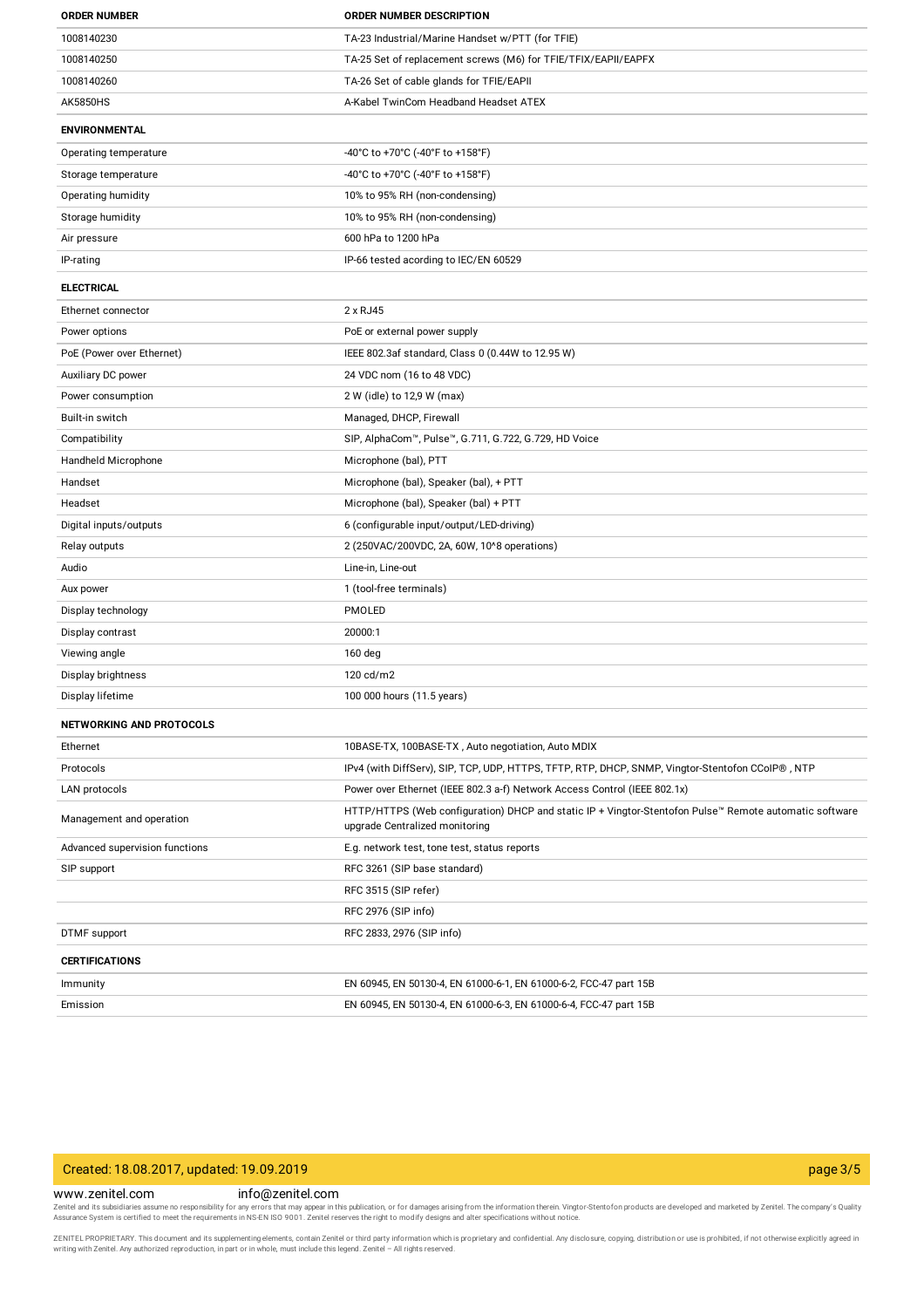### **TECHNICAL DIMENSIONS**





### Created: 18.08.2017, updated: 19.09.2019 page 4/5

#### www.zenitel.com info@zenitel.com

Zenitel and its subsidiaries assume no responsibility for any errors that may appear in this publication, or for damages arising from the information therein. Vingtor-Stentofon products are developed and marketed by Zenite